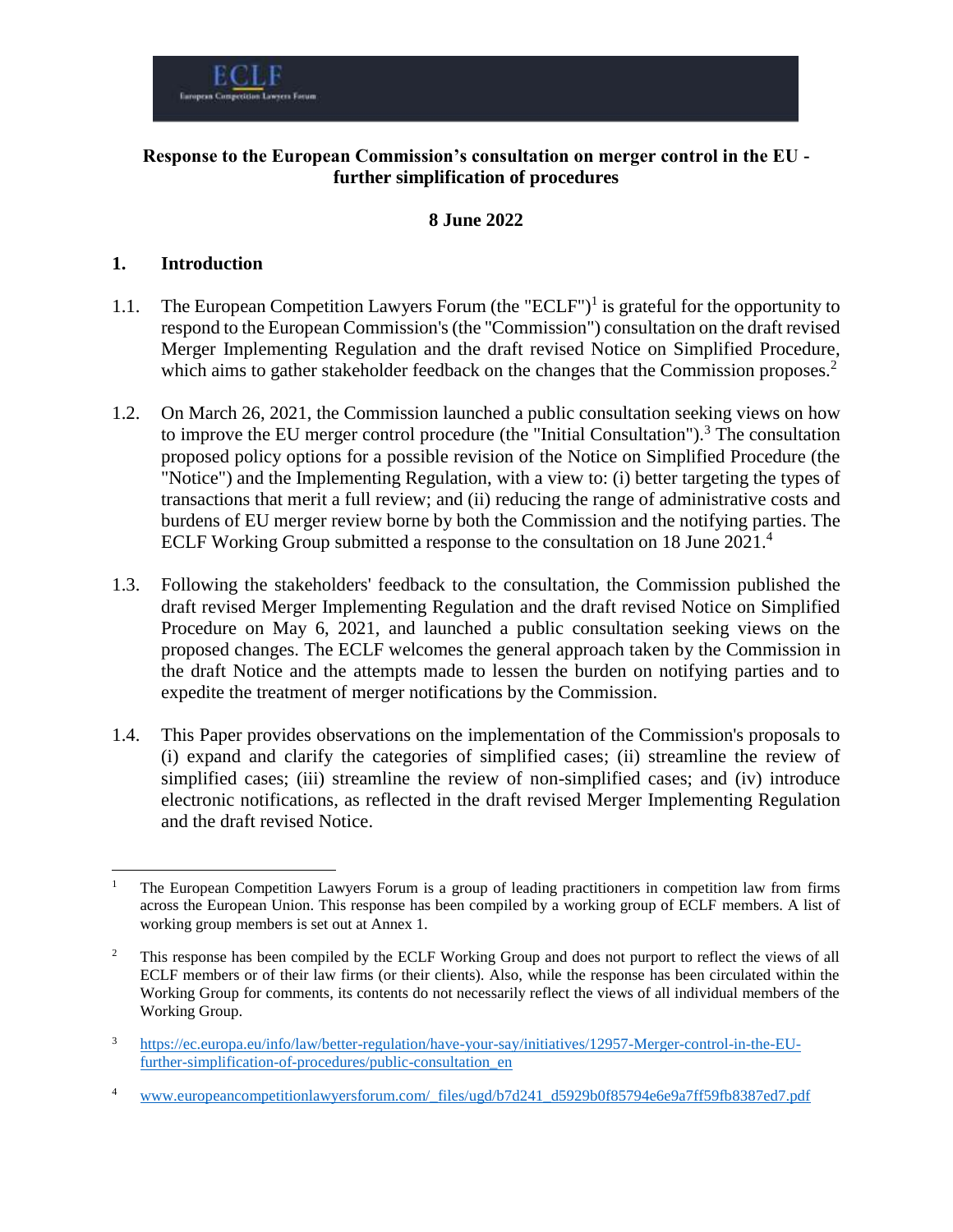### **2. Expanding and clarifying the categories of simplified cases**

*New categories of cases that can benefit from simplified treatment*

- 2.1. The ECLF welcomes the extension of the categories of cases that can benefit from the simplified procedure, with the addition of two new categories involving vertical relationships.
- 2.2. In particular, the ECLF welcomes the move of categories of concentrations with marginal horizontal overlaps, from categories to which the Commission "*may also apply the simplified procedure*" in the current Notice, to categories to which the Commission "*will apply in principle the simplified procedure*" in the draft revised Notice, as proposed by the ECLF in response to the Initial Consultation.<sup>5</sup> As previously submitted, such a change will increase the number of cases that by default could be reviewed in simplified procedure while preserving the Commission's ability to revert to a normal merger procedure as per the safeguards.
- 2.3. In respect of the new category in relation to purchasing market share,<sup>6</sup> the ECLF would recommend that footnote 25 describing the calculation of an undertaking's purchasing share is further clarified by specifying that the relevant calculation of the undertakings' individual and combined purchasing market shares exclude captive purchases and include purchases in the merchant market only ("merchant market rule"), in line with the Commission's presumption in numerous cases. Given that merchant market shares would be the relevant purchasing shares to the risk of customer foreclosure, the ECLF would propose that the threshold at point 5(d)(ii)(bb) is limited to merchant market purchasing shares.

## *Flexibility clauses*

2.4. The ECLF welcomes the addition of "flexibility clauses", which give the Commission discretion to treat under the simplified procedure certain concentrations which do not fall under any of the simplified treatment categories but where no competition concerns are likely. This provides for flexibility where the thresholds are slightly exceeded for horizontal overlaps, vertical relationships, or joint ventures. However, there is no flexibility in relation to the thresholds being slightly exceeded for transactions with small increment. <sup>7</sup> Given the flexibility clauses primarily relate to transactions where the thresholds of the Notice are exceeded only slightly, the ECLF would propose that an additional flexibility clause is also introduced to account for cases of limited increment to pre-existing vertical integration or horizontal overlaps where the HHI increment is slightly above 150 and therefore exceeds the thresholds under point  $5(d)(i)(bb)$  and  $5(d)(ii)(cc)$ .

 $\overline{a}$ <sup>5</sup> Response to the European Commission's consultation on merger control in the EU - further simplification of procedures, 18 June 2021, footnote 15.

<sup>&</sup>lt;sup>6</sup> Draft revised Notice on Simplified Procedure, point  $5(d)(ii)(bb)$ .

<sup>&</sup>lt;sup>7</sup> Draft revised Notice on Simplified Procedure, point  $5(d)(ii)(cc)$ .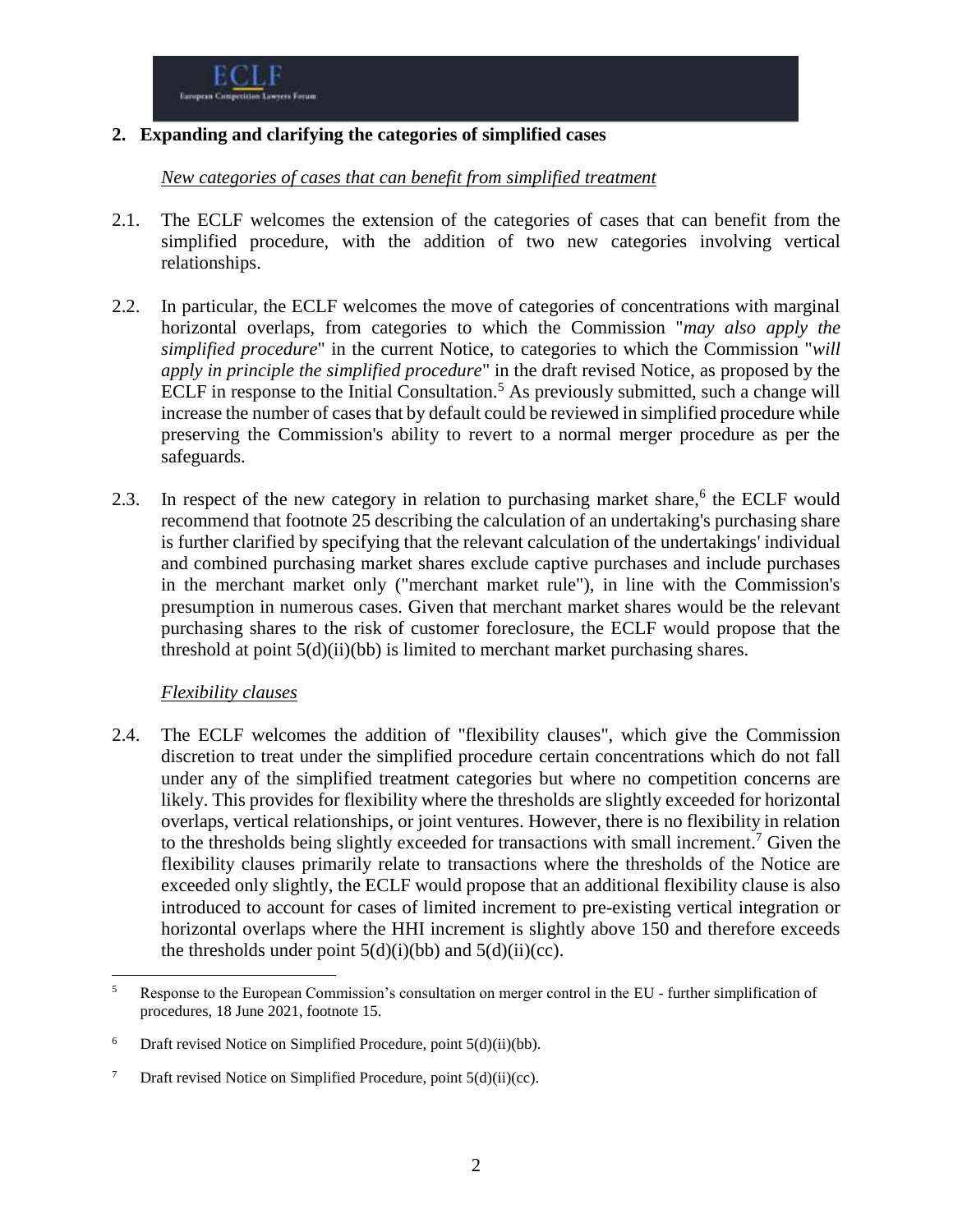

- 2.5. The ECLF would further suggest that the flexibility clause relating to highly asymmetric market positions upstream and downstream<sup>8</sup> is moved to point 5 as a category of eligible concentrations suitable for treatment under the simplified procedure, thereby creating a third category of cases to which the Commission "*will apply in principle the simplified procedure*" as originally envisaged in the Initial Consultation. In line with the responses to the consultation, the ECLF recommends implementing this as originally envisaged by the consultation, i.e. as a new category of concentrations suitable for simplified treatment, as it is estimated to bring a "*moderate to significant*" reduction of burden and costs and such cases are generally regarded as unproblematic. The Commission would still retain the discretion to revert to a full assessment under the normal procedure, in particular as a result of the exclusion under point 18 ("Circumstances mentioned in the Commission's Guidelines on the assessment of horizontal and non-horizontal mergers and other special circumstances"). Nevertheless, this proposed change would provide more certainty to notifying parties.
- 2.6. In addition, it is important in our view that the invocation of the flexibility clause does not result in protracted discussions to decide whether a case should be treated under the simplified procedure. We would therefore recommend setting an (indicative) timetable in which a decision must be made by the Commission as to whether a case qualifies for simplified treatment and that such decision would not be subject to revision (unless new material facts or omissions emerge). The ECLF would therefore propose that the Commission considers the inclusion in the Notice of (indicative) time-limits (e.g. 10 working days) for the Commission to confirm if a case is suitable for the simplified procedure (subject to any material new facts or omissions).

#### *Safeguards and Exclusions*

2.7. The ECLF notes that the safeguards and exclusions should provide transparency and certainty to notifying parties as to when a concentration may lose the benefit of the simplified procedure despite meeting one or more of the conditions set out in point 5. With this in mind, the ECLF proposes that point 15 in relation to non-controlling shareholdings<sup>9</sup> is clarified and guidance is provided as to the type or level of non-controlling shareholdings it would deem "significant", and the threshold at which a company's market shares could be considered "very significant", such that the benefit of the simplified procedure is no longer available. The ECLF suggests that any such threshold for "very significant" market shares in this context should be no lower than the market share thresholds under point 5, which

 $\overline{a}$ Draft revised Notice on Simplified Procedure, point 8(b)(ii),

<sup>9</sup> Draft revised Notice on Simplified Procedure, point 15 states: "*One party to the concentration may have significant non-controlling shareholdings in companies active in the market(s) where another party to the concentration is active. For example, an acquirer may have a non-controlling minority shareholding in a company active in the same market(s) as the target company or in a market upstream or downstream to the market(s) where the target is active. If those companies have a very significant market share, under certain circumstances, the concentration may not be suitable for review under the simplified procedure, even if the combined market shares of the parties to the concentration are below the thresholds set out in point 5*".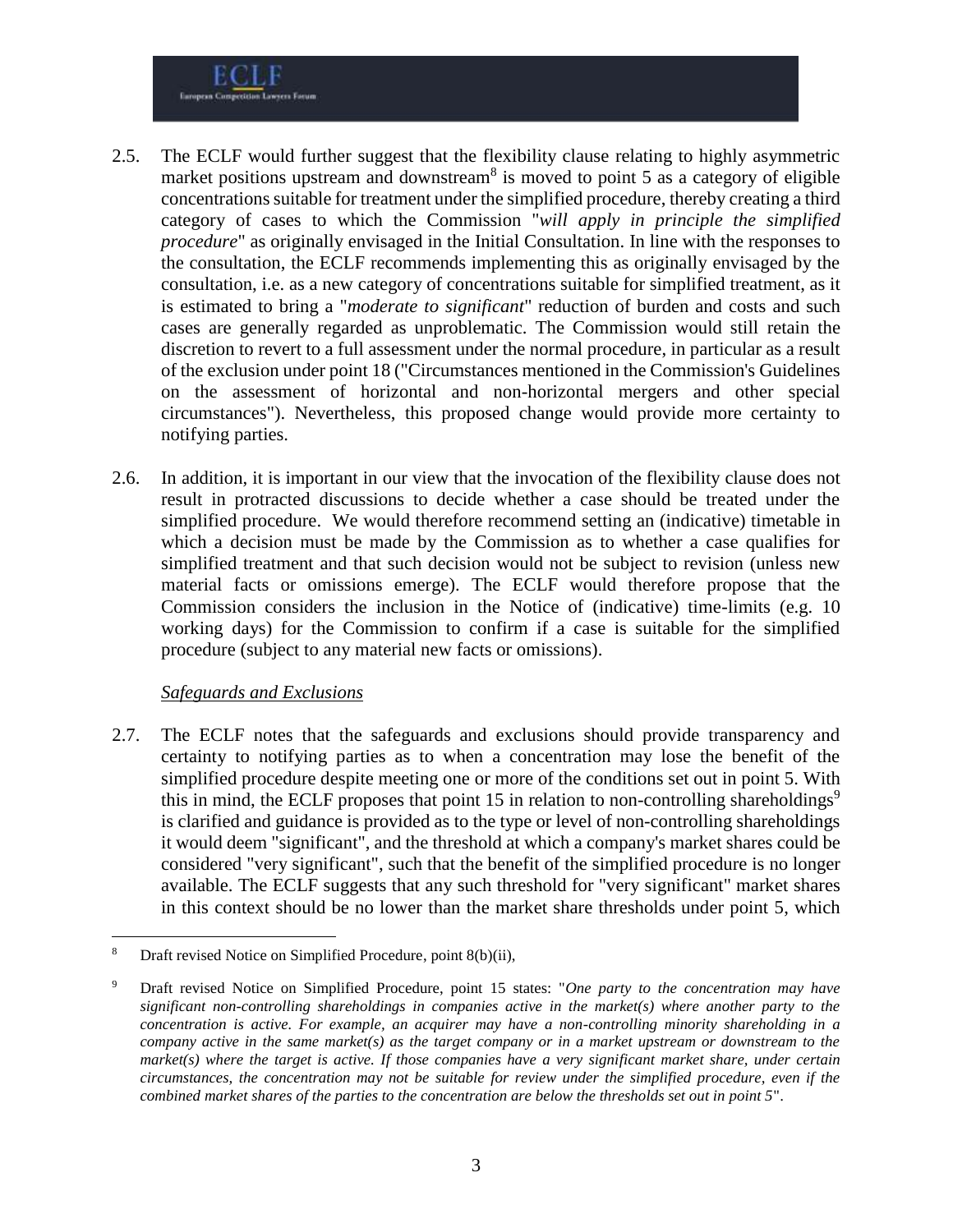apply to controlling shareholdings (and given that non-controlling shareholdings are in question should be materially higher). Subject to the Commission also clarifying the level or type of non-controlling shareholdings that would be deemed "significant", this would provide more certainty to parties with minority shareholdings as to (i) the treatment of those non-controlling shareholdings, and (ii) the level at which those shareholdings' market shares could remove the benefit of simplified treatment.

### **3. Streamlining the review of simplified cases**

- 3.1. In the ECLF's members' experience, whilst some case teams take a pragmatic approach, other case teams may adopt an overly conservative approach in dealing with simplified merger cases. As a result, pre-notification discussions can impose a significant burden on the notifying parties even for non-problematic cases. Pre-notification discussions can often turn a simplified procedure into what is in effect more akin to a standard procedure (even in cases where it is agreed in the end that a Short Form CO can be filed).
- 3.2. We therefore fully support the Commission's objective of further streamlining the treatment of simplified procedure cases and the proposals to (i) dispense entirely with pre-notification contacts in certain types of simplified cases; and (ii) introduce a "tick-the-box" format for Short Form COs (as well as the introduction of new categories of cases covered by the simplified procedure and flexibility clause as discussed above). While these changes are important steps in the right direction, the draft Notice still leaves significant discretion to the Commission when deciding if a case is eligible for simplified treatment or if a case should be moved from the simplified to the standard procedure. This can potentially complicate simplified procedures cases and cause unnecessary delays.
- 3.3. This in turn means that whether the changes which are being proposed will translate into tangible and significant improvements will also depend on how the Commission will exercise its discretion in practice. We would accordingly encourage the Commission to consider whether further clarity and certainty could be provided for notifying parties to ensure that the Commission's proposals deliver concrete efficiency gains and achieve their intended objectives.<sup>10</sup>

## *Dispensing with pre-notification discussions*

3.4. The ECLF welcomes the fact that notifying parties are no longer expected under the Commission's proposals to engage in pre-notification discussions in relation to all simplified procedure cases. As noted in the previous submission of the ECLF at the time of the

 $10<sup>10</sup>$ <sup>10</sup> A possible relevant yardstick which could be used to evaluate if the objectives behind the simplification proposals are being met is the number of voluntary referrals to the Commission under Article 4(5) of the Regulation 139/2004. If the simplified procedure really is effective (both in its rules and practices adopted by the Commission) then the opportunity to benefit from one-stop-shop proceedings should convince a wider number of undertakings to voluntarily refer a case to the Commission instead of going through three or more national merger control processes with associated costs and delays (specifically for cases that fall under the simplified process and the Short Form CO), in circumstances where merger control proceedings, even for non-problematic cases, are becoming increasingly complex and time consuming in different EU jurisdictions.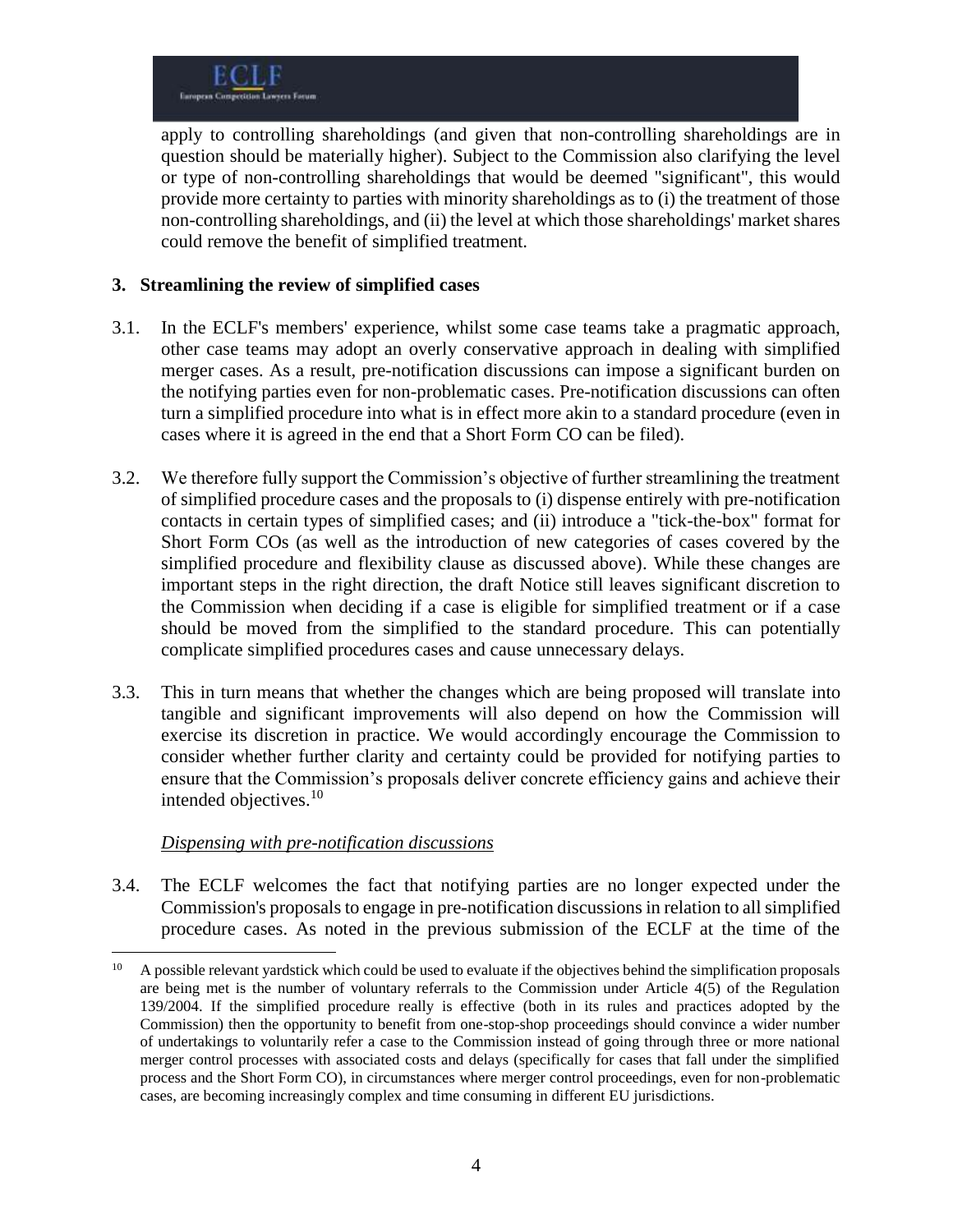$\overline{a}$ 

Commission's initial consultation, this is consistent with the merger control regimes in several Member States which do not require or expect pre-notification discussions to be held for non-problematic cases.

- 3.5. In particular, we welcome the fact that the Commission is proposing to introduce a "super simplified procedure" by inviting notifying parties to notify directly without any prenotification contacts transactions which fall within paragraphs 5(a) and 5(c) of the draft Notice, namely mergers where there is no horizontal overlaps or vertical relationship between the parties, or acquisitions of joint control over a joint venture that has no activity and assets in the EEA. We agree that prenotification discussions are superfluous for these types of cases.
- 3.6. The draft Notice currently stipulates that the notifying parties are, even for the so called "super simplified procedure", still expected to submit a Case Team Allocation Request ("CTAR") at least one week before the expected date of notification. However, we consider that it should be possible in practice to proceed immediately with a formal notification in the vast majority of the cases falling within paragraph  $5(a)$  and  $5(c)$  of the draft Notice, without any undue additional complications caused by having to file a separate CTAR.<sup>11</sup> Alternatively, if a Short From CO cannot be submitted concurrently with a CTAR, the period of time between submission of the CTAR and Short Form CO should be further shortened. For cases fulfilling the conditions in paragraphs 5(a) and 5(c) of the draft Notice typically the merger control process is a mere formality prior to closing of the transaction and as these cases by their very nature do not raise competition concerns, the process should be as short as feasible.
- 3.7. For similar reasons, the ECLF believes there is no need for pre-notification contacts to be initiated at least two weeks prior to the expected date of notification in simplified cases involving horizontal overlaps or vertical relationships between the activities of the merging parties. Based on our experience, the Commission should also be able to dispense with or at least significantly shorten pre-notification discussions in many of these cases. Notably, this is likely to be the case where a merger or joint venture concerns market(s) which have been the subject of previous EU merger control notifications and for which the Commission should therefore already have accumulated significant information and experience.
- 3.8. Furthermore, the draft Notice does not indicate what type of information the Commission would generally expect to receive as part of any pre-notification contacts in such simplified proceedings. If the Commission considers that a relatively long pre-notification phase is indeed needed, then it would be helpful if the Commission could specify which type of information is most relevant at this stage to permit the parties to submit a final Short Form CO as quickly as possible. It would be our preference if the pre-notification contacts could

<sup>&</sup>lt;sup>11</sup> Point  $5(a)$  of the draft Notice provides that acquisitions of a joint venture where the joint venture has no current or expected turnover in the EEA (and the parties have not planned to transfer any assets within the EEA to the joint venture) are eligible for the simplified procedure. Point 5(c) of the draft Notice provides that mergers or joint ventures where the parties do not have any horizontal or vertical overlaps are eligible for the simplified procedure.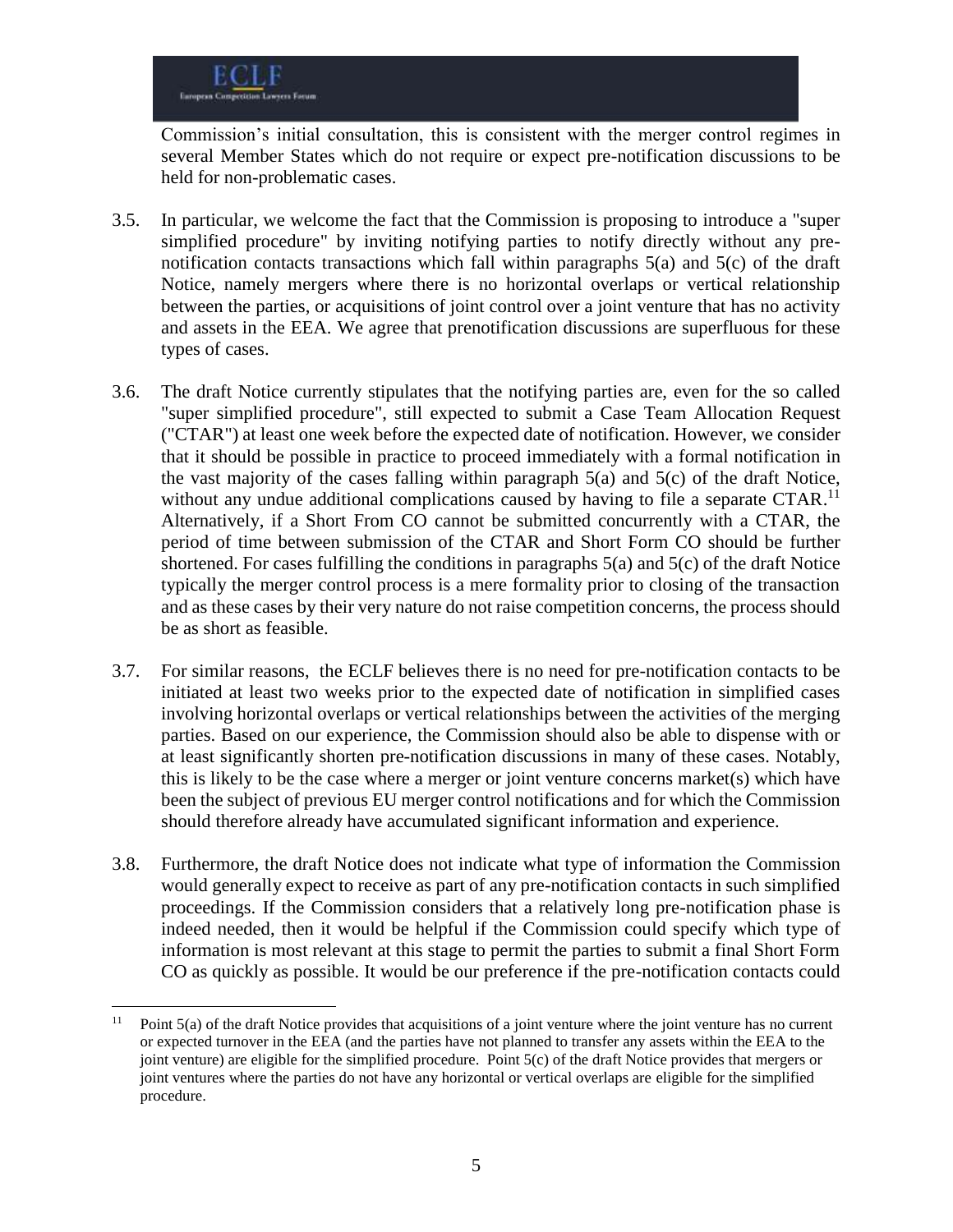be based on either a short overview of the planned transaction and/or some specific parts of the Short Form CO. in order to avoid a situation where a full draft of the Short Form CO has already been submitted by the time pre-notification discussions begin.

- 3.9. Notifying parties are also under a duty to provide information which is accurate and not misleading. It would therefore be reasonable to assume that if the parties have opted to make a formal filing, their Short Form CO is likely to be complete or that insofar as any additional information is required, it can be procured within a moderately short deadline (subject to any material errors or bad faith from the notifying parties). Indeed, the Commission always has the possibility of requesting additional information during the 25 statutory working days of the Phase I review – and in a worst-case scenario to stop the clock or declare a notification incomplete later on.
- 3.10. Against that background. it would in our view be unwarranted to expect as a general rule for pre-notification discussions to be initiated at least two weeks before a formal filing is made to the Commission.
- 3.11. Instead, we would encourage the Commission to work on the assumption that prenotification discussions should be unnecessary in the vast majority of cases falling under the simplified procedure unless so requested by the notifying parties – and that in those (rare) instances where pre-notification discussions are nevertheless deemed necessary, their length should be kept to a strict minimum.

# *The introduction of a "tick-the-box" format for the Short From CO*

- 3.12. The ECLF welcomes the introduction of a "tick-the-box" format to simplify the Short Form CO and we agree with the Commission that such a format could potentially significantly reduce the cost, administrative burden, and time spent dealing with simplified procedure cases. Such format could also enable the Commission to utilise digital solutions and tools to speed up the review process, thus further accelerating the timeframes within which merger clearances can be delivered.
- 3.13. The notifying parties must confirm under the revised Short Form CO that under all plausible market definitions their combined market shares remain below the relevant eligibility threshold for treatment under the simplified procedure and they are asked for these purposes to identify all plausible product and geographic markets on which such a confirmation is based. $12$
- 3.14. Based on the practical experience of the ECLF's members, it is not uncommon for case teams to request analysis and information in relation to many different potential market segment permutations, even though those segmentations frequently do not rest on any established precedents and/or do not reflect the relevant competitive dynamics. These requests can unnecessarily prolong pre-notification discussions and result in significant

<sup>&</sup>lt;sup>12</sup> Draft Short Form CO, Sections 8, 9 and 10.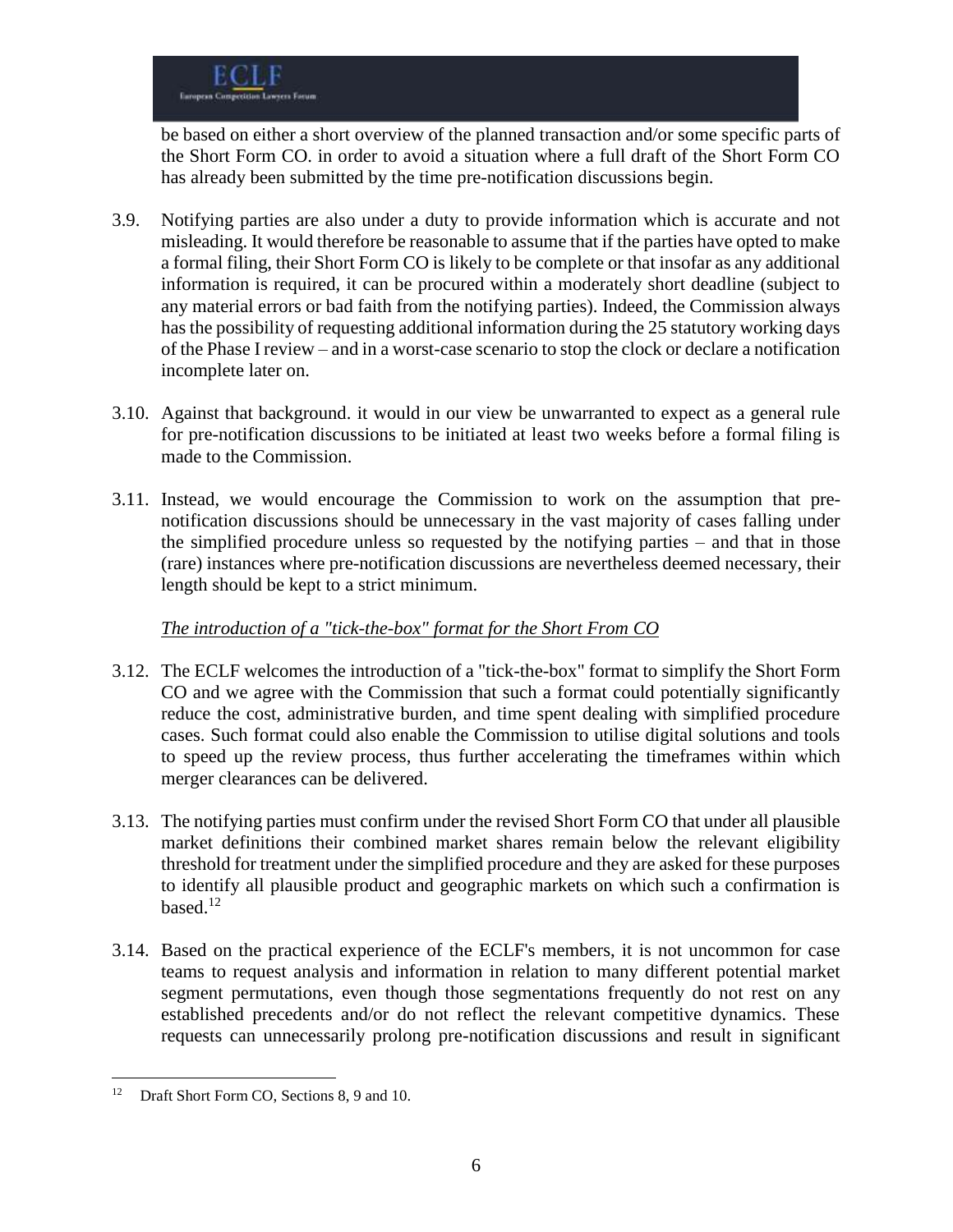delays, especially because the parties often do not have readily available data in relation to every conceivable market segment permutation.

- 3.15. In order not to defeat the purpose of the "tick-the-box format", it will therefore be important to ensure that a reasonable and realistic approach is adopted by the Commission to the identification of plausible markets. Otherwise, there is a risk that the simplification of the Short Form CO, however well intentioned, may not materially reduce the length of the review process for cases falling within the scope of the simplified procedure. Market definition can be a key element in determining whether the criteria for a short form filing are met, and we would therefore invite the Commission to consider the possibility of issuing further guidance on best practices in identifying plausible markets for simplified cases (e.g. specifying that in case of established practice of the Commission analysis on markets can be limited to this).
- 3.16. In addition, under the proposed "Safeguards and Exclusions" section of the Short Form CO, the notifying parties will be asked to confirm whether or not they fall within any one or more of the circumstances in which a case may not be suitable for simplified treatment.<sup>13</sup> We can foresee situations in which the notifying parties, who are under an obligation not to provide inaccurate or misleading information, may not be altogether certain on how to answer some of the questions in this section of the Short Form CO and may accordingly approach the Commission for guidance. For example, the notifying parties may seek guidance from the Commission on how to interpret the notion of "competitively valuable assets" or "significant user base" in the context of a particular transaction.
- 3.17. It would be helpful if the Commission could confirm in the Notice that the mere fact of seeking guidance on matters which fall within section 12 of the Short Form CO will not in and of itself be treated as an indication that a case may not be eligible for simplified treatment. In addition, the notifying parties should also be permitted, if they so wish, to submit an annex to explain or justify how they have completed Section 12 or parts thereof – and the mere submission of such an annex should also not be treated as an indication that the simplified procedure is likely to be inappropriate. Alternatively there could be an option to insert a short explanation within the body of the Short Form CO to justify why a specific type of a reply is given.
- 3.18. In addition, the ECLF would also invite the Commission to consider the following modifications to the Short Form CO:
	- 3.18.1. include within the Short Form CO voluntary open fields which the parties could use to explain any replies given (if considered relevant);
	- 3.18.2. simplify the information currently required in Section 6.2 of the Short Form CO (e.g. the means by which control is obtained and the various types of acquisition

<sup>&</sup>lt;sup>13</sup> Draft Short Form CO, Section 11.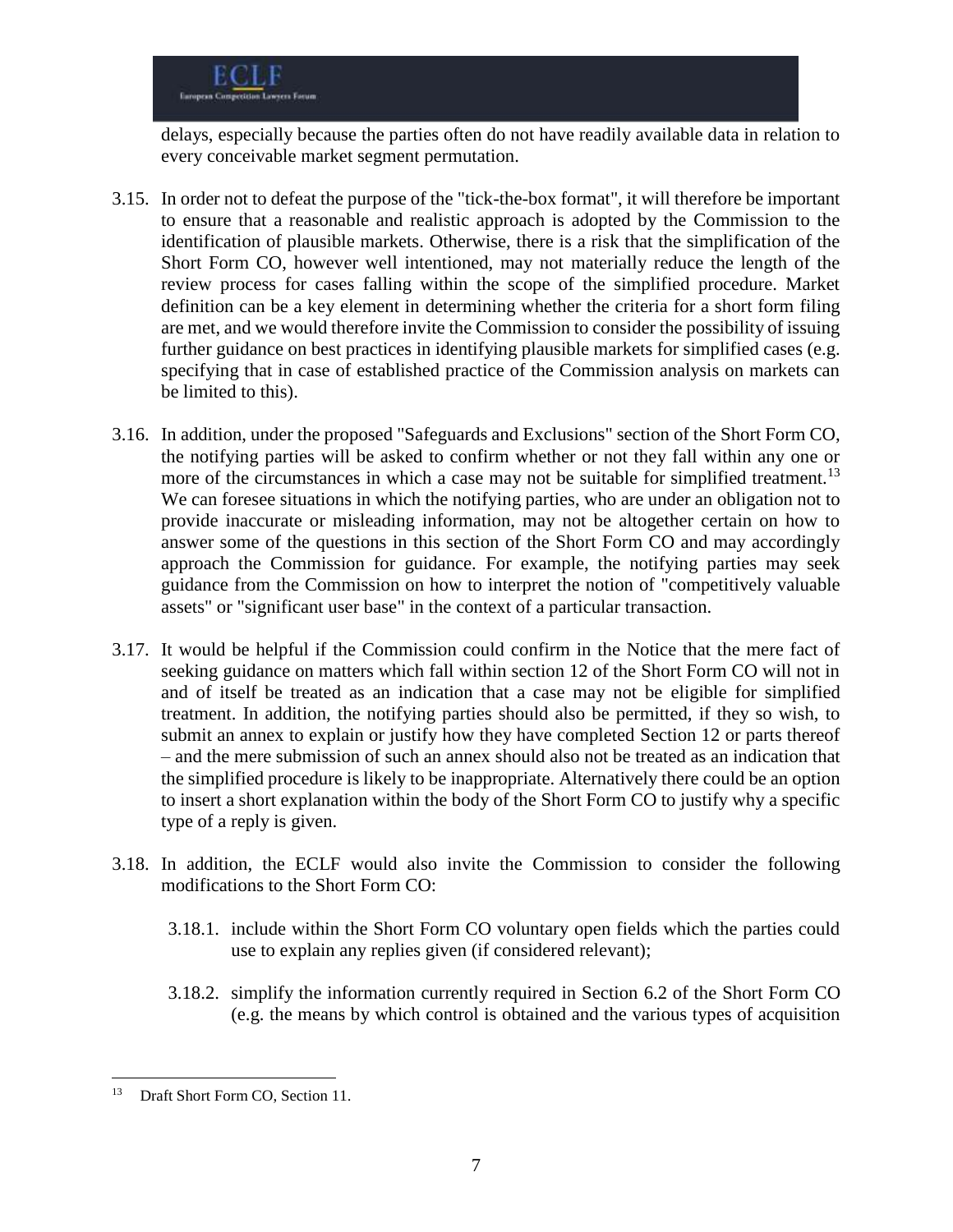of control) which is likely to be superfluous for the purpose of analysing most mergers subject to the simplified procedure; and

- 3.18.3. dispense with the obligation to provide copies of presentations prepared/ received by board members etc. unless specifically requested by the Commission.
- 3.19. Finally, the Commission is likely to receive requests for guidance and clarification(s) arising out of the new Short Form CO once it is used in practice, and it would clearly be helpful if any clarification or guidance issued by the Commission were to be publicly disseminated for example via the publication of regular updates to the Notice or via a dedicated questions and answers section on DG COMP's website (similar to what has been done e.g. in relation to financial sector regulation by the European Central Bank).

#### **4. Streamlining the review of non-simplified cases**

4.1. The ECLF is supportive of the Commission's ambition to streamline the review process and associated administrative workload for non-simplified cases. We make one general observation on improving the non-simplified procedure and provide comments on the four key proposed changes outlined in Commission's explanatory note.

#### *General observation: reliance on market shares*

4.2. Market shares, especially in narrow segments or under '*all plausible alternative product and geographic market definitions*', are an inexact science, and information may not be available.<sup>14</sup> We suggest that the Commission does not strictly insist on market shares under 'all plausible market definitions' (i.e. including narrow/hypothetical segments). Particularly at the beginning of engagement with notifying parties, where market shares on all plausible definitions are not readily available, we would encourage the Commission to take a more practical approach that relies less on market shares and gives more importance to internal documents, absence of third parties' complaints, closeness of competition and how many competing firms provide similar products as well as their relative size. Not having to provide detailed market share analyses (and the new requirement to provide a detailed data description)<sup>15</sup> for *all* plausible markets upfront, but only if internal documents or third parties raise concerns, would significantly ease the burden on the notifying parties and the Commission. To avoid creating further delays and burdens on the notifying parties the above approach would need to be restricted to limited readily available internal documents proposed by the parties in addition to the ordinary documents produced under section 5.4 of the Form CO and a determination made by the Commission early in pre-notification that further information is not required.

*Proposal 1: Waivers*

<sup>&</sup>lt;sup>14</sup> Draft Form CO, Section 6.

<sup>&</sup>lt;sup>15</sup> Draft Form CO, Section G.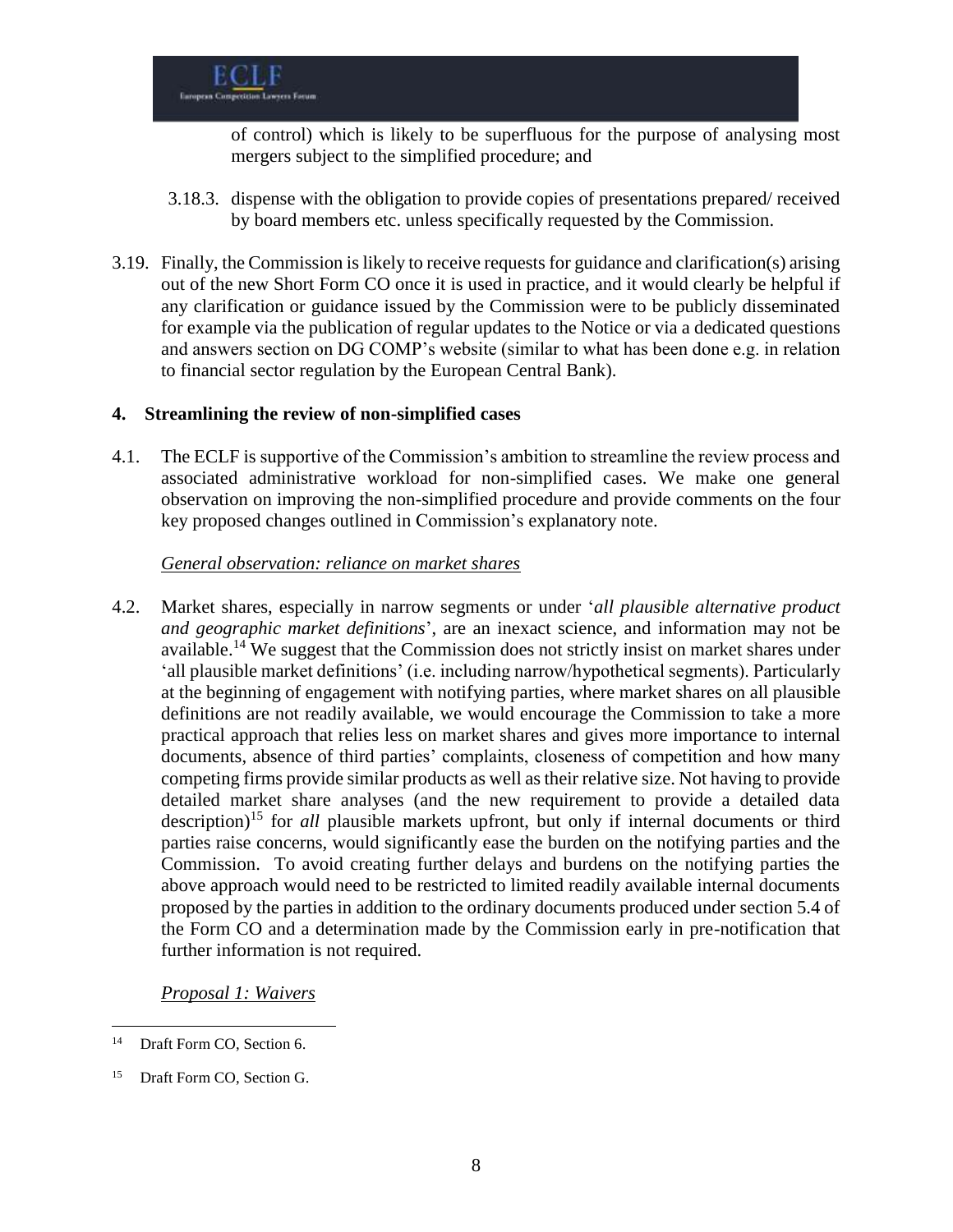- 4.3. We are in favour of identifying parts of the Form CO that are particularly suitable for waiver requests and introducing time limits for the Commission to assess these waivers.<sup>16</sup> We share the Commission's view that waivers are particularly appropriate for the sections relating to the notifying parties' participations in other undertakings and past acquisitions of undertakings. In the ECLF's experience, notifying parties often request waivers from these information requirements, especially in relatively simple cases, but typically do not submit waiver requests for the sections on public financial support or jurisdictions outside the EEA where a concentration must be notified.<sup>17</sup> The first is not often applicable (or at least it was not appliable prior to Covid support packages) and the second is not a particularly burdensome section to fill in.
- 4.4. We would appreciate the Commission's view on waivers for internal documents, information on affected markets, total market size estimations, and capacity figures, as waivers for these Sections are often requested in relatively simple normal procedure cases. Capacity figures in particular are often not provided, except for industries where capacity is relevant for the competitive assessment. In addition, in many Form CO waiver requests for market share estimates in value and volume, competitors' market shares are requested. The ECLF would have liked to see a position on this from the Commission as well. These sections are among the most burdensome and any added flexibility would significantly add to streamlining the normal notification procedure.
- 4.5. Further, the ECLF would welcome more clarity on the information that the Commission could be expected to waive as "*not reasonably available*". <sup>18</sup> It often happens that certain information requested in the Form CO or in an RFI is not available to notifying parties or not available for the market in question generally. The draft indicates that specific pieces of information may not be reasonably available to the notifying parties in "exceptional circumstances" and provides the example of a hostile takeover – but it would be useful to understand what other examples, if any, the Commission has in mind.

## *Proposal 2: Limitation of information requirements for markets that benefit from flexibility clauses*

4.6. We welcome the Commission's initiative to limit the information requirements for markets that benefit from the flexibility clauses of the draft Notice. Still, the information to be provided can be particularly burdensome depending on the extent to which the Commission will require the notifying parties to provide market shares under 'all plausible market definitions' (we refer to our comments above). In addition, several of the "tick the box" questions would still require burdensome clarifications. This is for example the case for

<sup>&</sup>lt;sup>16</sup> Draft Form CO, Sections B.2.6 and B.4.10.

<sup>&</sup>lt;sup>17</sup> Draft Form CO, Sections 3.4-3.5.

<sup>&</sup>lt;sup>18</sup> Draft Form CO, Section B.2.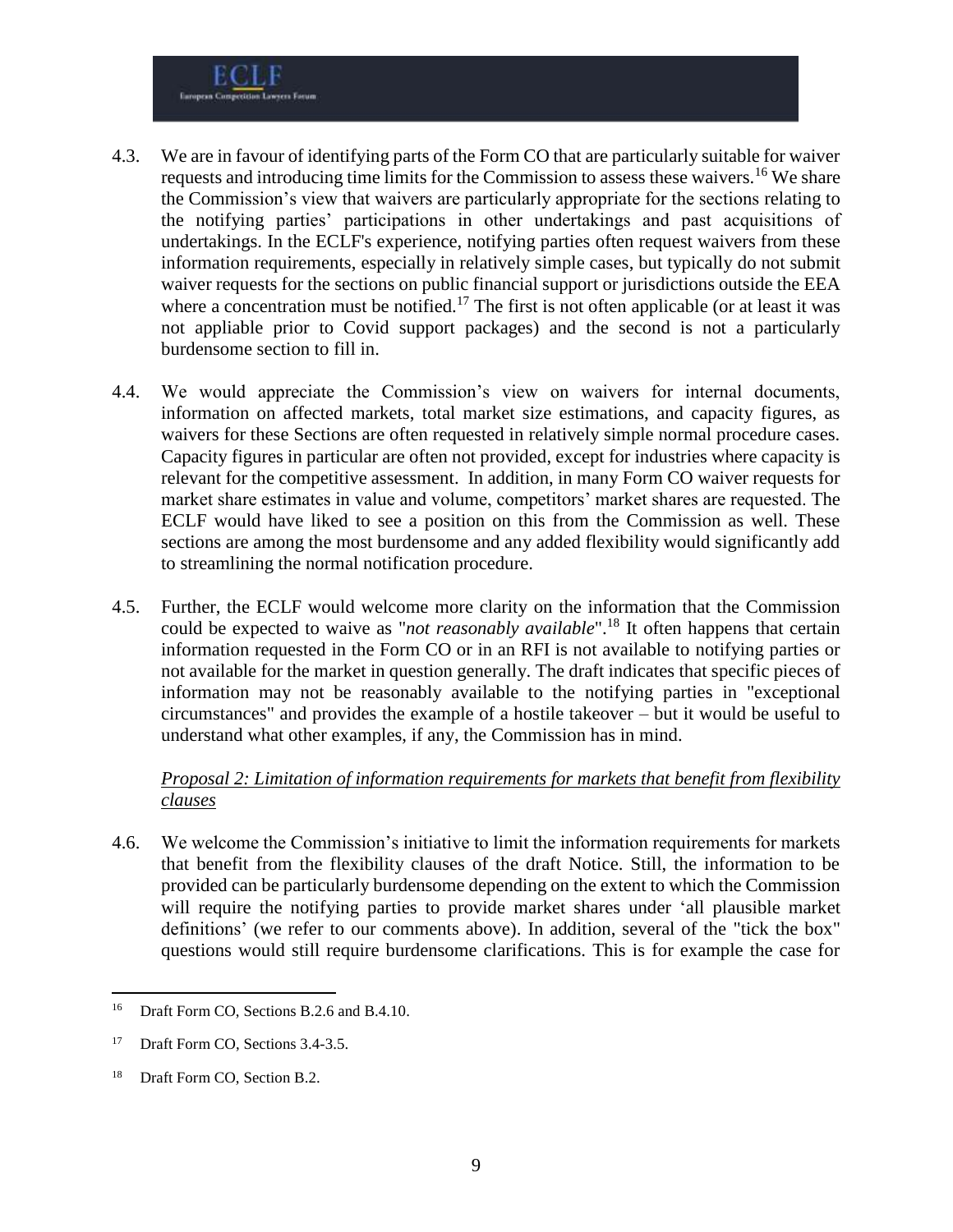

non-controlling shareholdings, but also for the concept of "valuable assets", and any other grounds for exclusion where notifying parties cannot answer with an unequivocal 'no'.

## *Proposal 3: Pipeline products – standard tables*

4.7. Standardised tables for overlaps in pipeline products could improve the predictability of the notification procedure.<sup>19</sup> However, the Commission asks for market share information on horizontal overlaps and vertical relationships involving pipeline products for 'each plausible relevant product and geographic market definition'. Our comments under 'Reliance on market shares' above apply equally here. Especially at the beginning of engagement with the notifying parties, we encourage the Commission to take a more practical approach that would rely less on market shares under all plausible definitions and give more importance to internal documents, third parties' complaints, closeness of competition and how many competing firms provide similar products as well as their relative size.

#### *Proposal 4: Elimination of certain information requirements*

4.8. We welcome the removal of the information requirements concerning cooperative agreements, trade between Member States and imports and trade association contacts entirely. We note however that this change is likely to have little practical effect, because in most cases notifying parties would be able to obtain a waiver for these information requirements or would be able to answer these questions in a high level manner.

## **5. Introducing electronic notifications**

- 5.1. The ECLF welcomes the proposal to introduce the electronic notification via eTrustEx (with valid digital signature) as a default option. This measure, which was previously exceptionally taken by the Commission in the context of Covid-19 crisis, is aligned with the practice of national competition authorities of the Member States. Fully digital notifications will undoubtedly ease the notification process and save the notifying parties costs and time.
- 5.2. Further to this default option, the Commission foresees two alternative fall-back solutions: first, notification by means of external storage device (with valid digital signature); and, second, normally in case of total technology failure and as a last resort, notification by paper copy sent by post or handed in. These options are foreseen only upon exceptional approval of the Commission, which in our view may be too restrictive. We would propose granting that possibility without need of prior authorization. It may also be helpful to foresee the possibility within a notification of certain documents which may be confidential for certain parties to the transaction being submitted separately.
- 5.3. Furthermore, we would recommend that the Commission additionally considers the possibility of validly proving a technical failure impeding electronic notification (e.g. by

 $\overline{a}$ <sup>19</sup> Draft Form CO, Section 8.2. Pipeline products are defined as '*Pipeline products are products (or services) that undertakings intend to bring to the market in the short or medium term.*'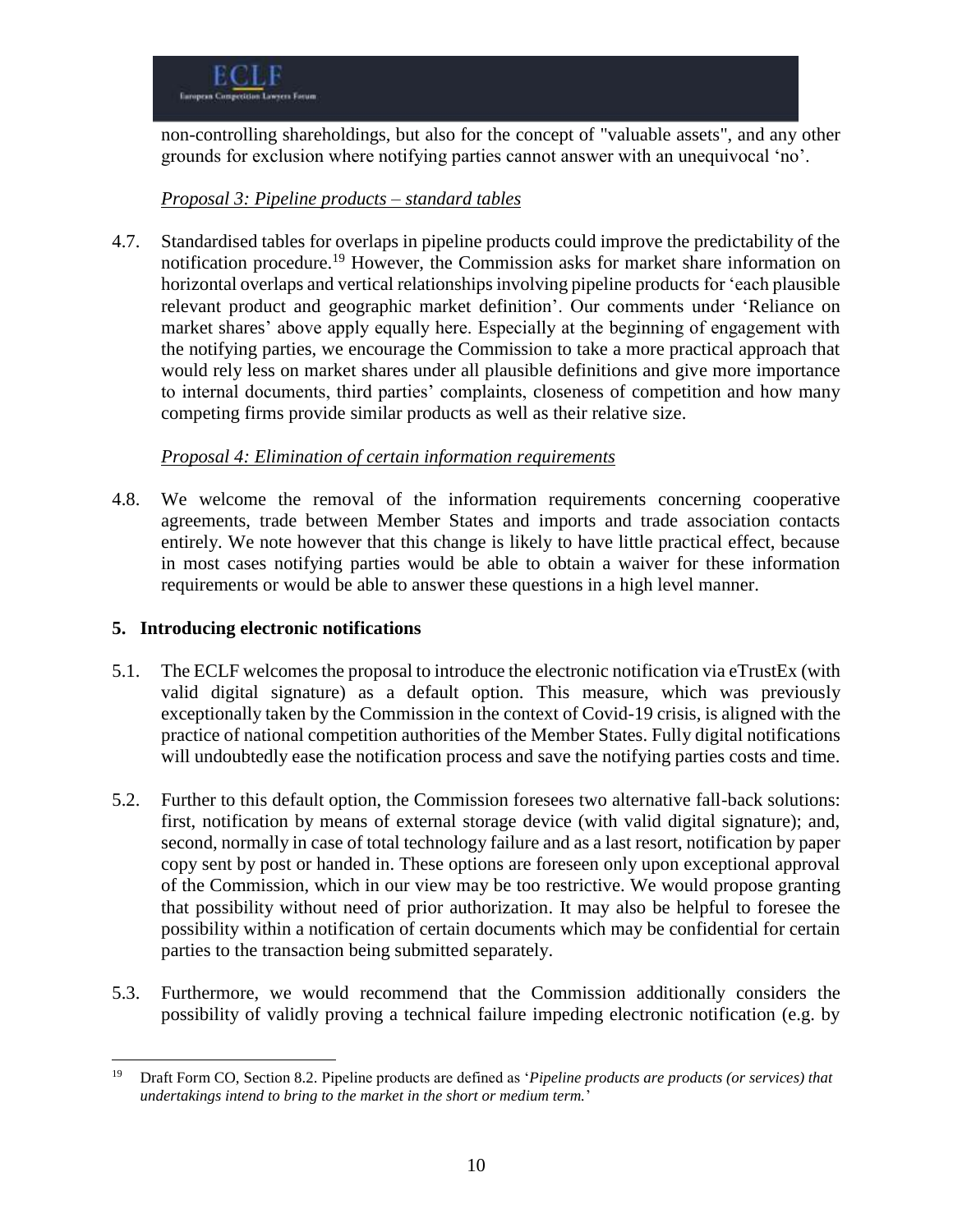means of a screenshot evidencing the failure plus the submission of the notification via email).

5.4. Additionally, we would suggest eliminating the time limitation foreseen in Article 22(4) of the draft regulation, which foresees the acceptance of the notification only during opening hours. We would rather advocate for the possibility to submit notifications at any time during a given working day, regardless of the specific working times, as is also done by national competition authorities.

## **6. Conclusion**

- 6.1. The ECLF welcomes and supports the Commission's proposals to streamline and simplify the process in respect of simple transactions, and believes that the proposed updates to the Notice are a significant step towards achieving this.
- 6.2. As set out in more detail above, the ECLF proposes certain adjustments to the proposals in the draft Notice that would further reduce burden and costs for businesses and facilitate effective implementation of the Commission's proposals, including:
	- 6.2.1. *Categories of simplified cases:* retaining as a category of simplified cases transactions involving asymmetric shares in vertical relationships as well as expanding the flexibility clause to include transactions with small increments. Further guidance on the application of the proposed exclusion from the simplified procedure of transactions where the parties having certain non-controlling minority shareholdings is also welcome;
	- 6.2.2. *Simplified procedure:* dispensing with entirely or shortening the requirements for a CTAR and pre-notification discussions in certain simplified cases that are very unlikely to raise concerns and providing guidance on best practice in identifying 'plausible markets' in simplified cases, given this is key to process. In addition, the provision of guidance to notifying parties on the correct approach to responding to certain "tick-the-box" options (and regular publication of such guidance) and certain modification to streamline to the draft Short Form and allow additional information to be provided where necessary would be welcome;
	- 6.2.3. *Non-simplified procedure:* streamlining the treatment of non-simplified cases by relying less on provision of market shares for all plausible market definitions and taking a more practical approach that gives more importance to internal documents, third party complaints, closeness of competition and number of competitors. In addition, providing further guidance on availability of waivers for additional sections of the Form CO (and introducing a time limit to consider such waivers) and further guidance on circumstance where information may not be considered 'reasonably available' would be welcome.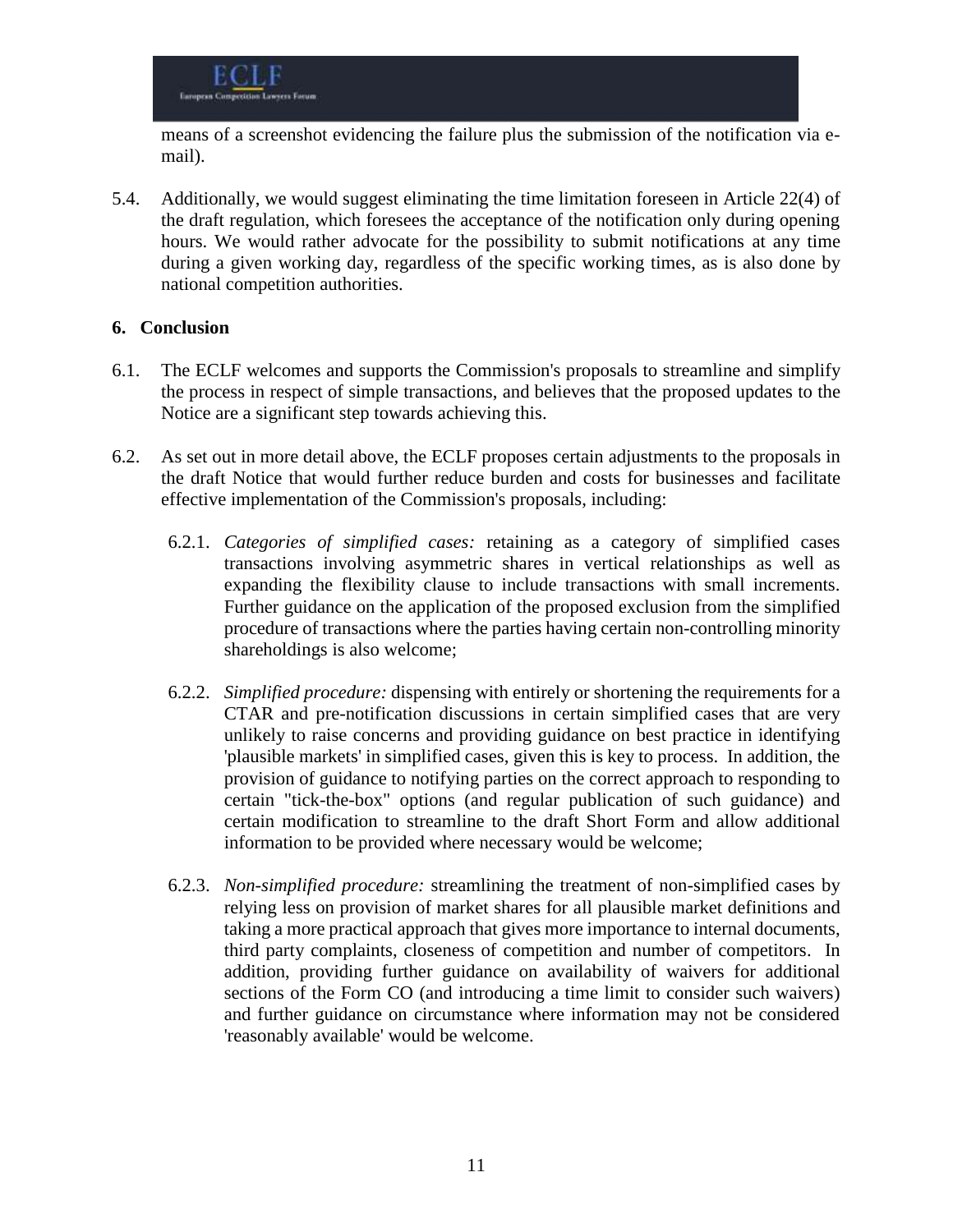

6.2.4. *Electronic notification:* further removing restrictions on alternatives to electronic notification and make provision for providing evidence of technical failure, as well as remove the current restrictions on submitting during working hours only.